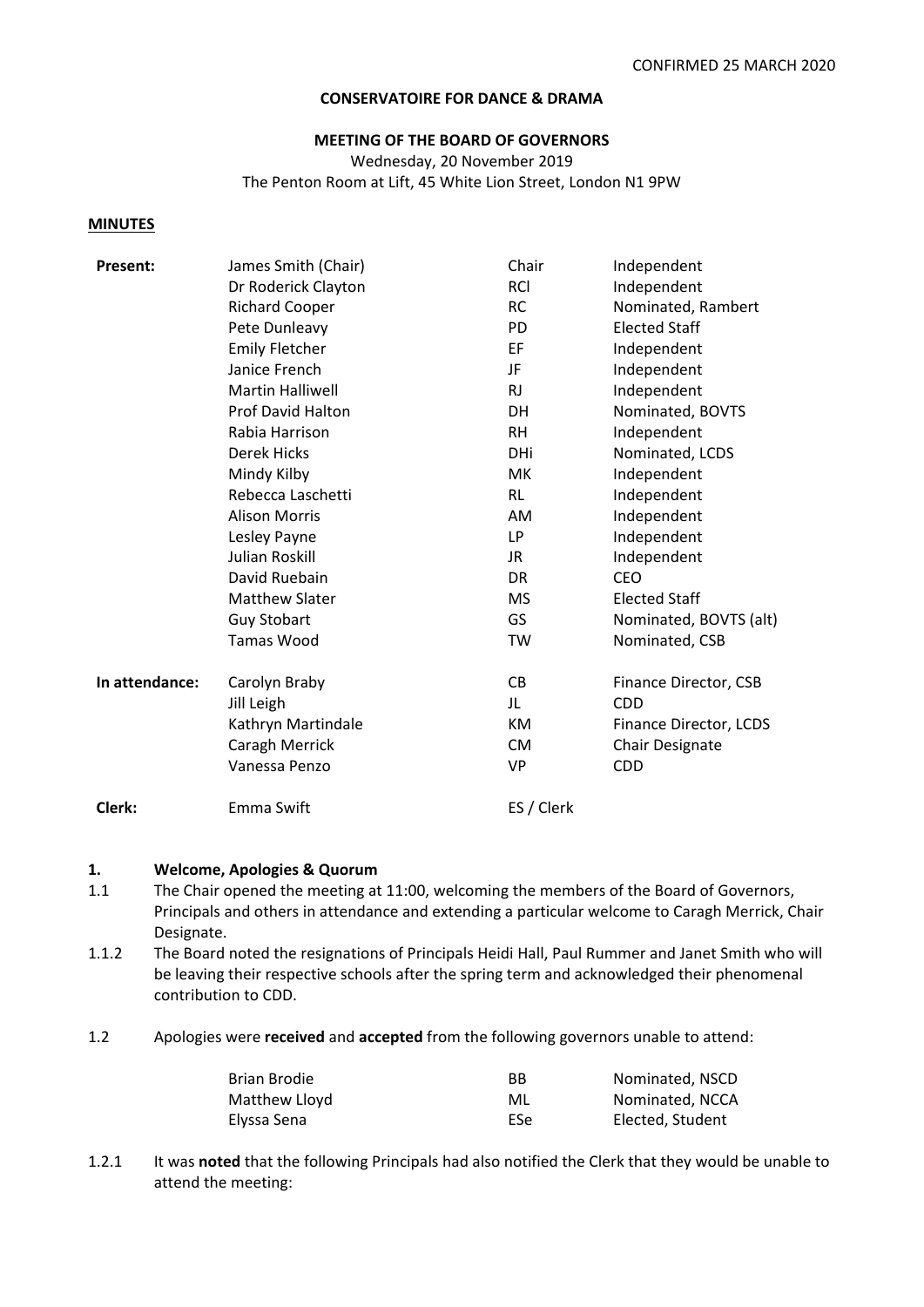| Amanda Britton | ΑB | Principal, Rambert |
|----------------|----|--------------------|
| Clare Connor   | CC | Principal, LCDS    |
| Heidi Hall     | HН | Principal, CSB     |
| Janet Smith    | IS | Principal, NSCD    |

- 1.3 The Chair noted that the business of the meeting comprised four central themes: sound business control; ensuring the institution gives a true, fair and informative account of itself through the annual report; ensuring the effectiveness of Board committees; oversight of the work of Senate.
- 1.3.1 It was agreed that some items would be taken in a different order from the agenda to ensure instrumental business could be dealt with effectively before proceeding to strategic matters.
- 1.4 It was **acknowledged** that the meeting was quorate. The meeting proceeded to business.

#### **2. Declarations of Interest**

2.1 There were no interests declared.

## **3. Minutes of the Previous Meeting**

3.1 The minutes of the meeting of the Board of Governors held on 9 October 2019 (**BG19/52**) were **reviewed** and **confirmed** as a fair and accurate record of the meeting.

#### **4. Matters Arising from the Minutes**

4.1 Matters arising from the minutes of the previous meeting (**BG19/53**) were **reviewed**. There were no outstanding matters.

#### **5. Matters Relating to Annual Report, Audit and Financial Statements for 2018/19**

- 5.1 The Annual Report of the Board of Governors and Financial Statements for 2018/19 (**BG19/61**) was **reviewed**.
- 5.1.1 VP reported that the Conservatoire had completed the year with a significant surplus rather than the budgeted deficit. This was due to a number of issues including postponement of the SMS project to 2019/20; the Conservatoire holding restricted reserves of around £100k on behalf of partners in the Virtual Conservatoire consortium; and staffing vacancies during the year. All outstanding audit queries had been resolved.
- 5.1.2 NSCD had given notification of its formal resignation to CDD on 4 November 2019 with a departure date of July 2023. The external auditor had advised NSCD's resignation should be highlighted as a post balance sheet event. This had been documented in agreement with the auditor in note 15 of the Notes to the Financial Statements.
- 5.1.3 The Members Agreement signed in November 2017 committed member schools to a 4-year period from the point of signature and members were required to give at least 2 years notice subsequently. NSCD were therefore giving early notice of the 2 years required from 2021. Any negotiation of the leave period would be as a result of "exceptional circumstances subject to discussion" as outlined in the Members Agreement.
- 5.1.4 The Chair reminded the Board that CDD had also held conversations with LCDS with regards to the school's future plans. JS invited DHi to clarify LCDS's position where it was relevant to the Conservatoire's accounts and its assumption as a going concern.
- 5.1.5 *[part redacted]* LCDS would continue to keep CDD informed of its plans through DHi and the Board.
- 5.1.6 MK reported that the Finance Committee had monitored financial reconciliation throughout the year and had thoroughly reviewed the financial statements at its meeting on 30 October. AM reported that the Audit Committee had undertaken a similar exercise and had reviewed the annual report at its meeting on 6 November. AM confirmed that the positions of both NSCD and LCDS had been discussed at the Audit Committee with the auditors present and that the auditors had been fairly appraised of the situation. Finance and Audit Committee recommended the annual report and financial statements to the Board for approval.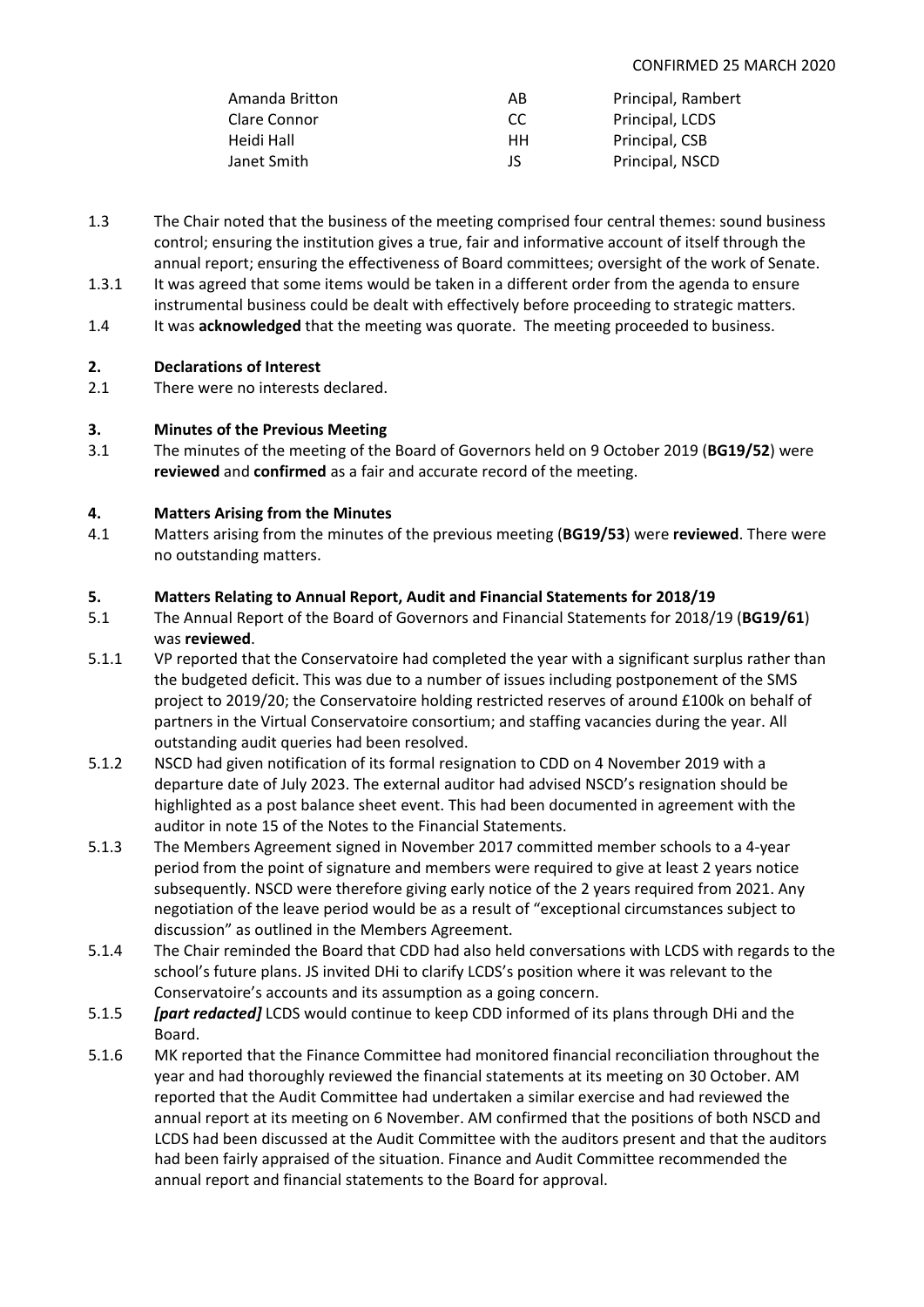- 5.1.7 The Board **approved** the annual report and financial statements subject to the approval of the going concern paper.
- 5.2 The draft External Auditor's Report (**BG19/56**) and the draft Letter of Representation to the External Auditor were **reviewed**.
- 5.2.1 AM reported that this was the first year BDO had conducted the external audit. BDO had completed their planned work and all items outstanding at the Audit Committee had now been cleared. The audit had run smoothly and it had been healthy for the institution to have a new set of auditors challenging and questioning where appropriate. AM noted the areas of significant risk and control points which had been raised by the auditors and the measures implemented to resolve these. BDO was comfortable that CDD was a going concern for this year but noted that going concern would be a risk to focus on for the future.
- 5.2.2 AM reported that the Letter of Representation used a standard wording with no additional content. It was noted that the reference to university would need to be amended as the Conservatoire did not have University title.
- 5.2.3 The Board **approved** the Letter of Representation subject to the above amendment.
- 5.3 The Board **considered** the 'Going Concern' Statement (**BG19/57**).
- 5.3.1 It was noted that the going concern paper gave the necessary assurances to the Board and the auditors for approval of the financial statements. VP reported that the paper showed 2 years of financial modelling based on an approved operational budget for 2019/20 and an estimated budget for 2020/21. The opinion of going concern had considered the impact of LAMDA and RADA's departure and the impact of NSCD's resignation. At the request of the auditors, modelling had been provided for two scenarios: continuation and non-continuation of ISTA funding in 2020/21. Due to the General Election, the OfS specialist funding consultation had been postponed to the new year which increased the likelihood of a rollover for 2020/21. Appendix 2 demonstrated cash flow in both scenarios and showed that in the event of non-continuation of ISTA, CDD reserves could meet the deficit for the period modelled.
- 5.3.2 AM confirmed that the Audit Committee was comfortable to use the going concern assumption but that this would need to be kept under review and taken into account in next year's audit.
- 5.3.3 A minor amendment to the cashflow reserves shown in the executive summary was **noted**. *ACTION: VP to amend the executive summary section of the Going Concern paper to correct the cashflow reserves from £1.2K to £1.2M.*
- 5.3.4 It was noted that CDD would need to present 5-year forecasts to Office for Students based on the going concern modelling and that there would be a decision as to whether an assumption of ISTA funding should be included in this return.
- 5.3.5 It was confirmed that CDD reserves had been depleted prior to the current financial year due to commitments to projects such as the SMS and TDAP and that the decision had been taken to restore reserves to the current levels as a result. It was agreed that the Board should return to the issue of how best to utilize CDD reserves once there was further information regarding ISTA funding from 2020/21.

## *ACTION: The Board to review analysis of CDD's budget and reserves following further information from OfS regarding future ISTA funding.*

- 5.3.6 *[part redacted]* The paragraph regarding NSCD's departure in 2023 in the going concern paper was **discussed**.
- 5.3.7 The going concern paper was **agreed**.
- 5.4 The Internal Auditor's Annual Report for 2018/19 (**BG19/55**) was considered.
- 5.4.1 AM reported that this was KCG's second year as internal auditor and that their experience working with the sector had been helpful in identifying areas for review. The report flagged areas of good practice and those of concern and KCG was comfortable action was being taken in response to the points raised. The auditors had given a satisfactory assurance for CDD and the schools and this informed Audit Committee's report to the Board.
- 5.4.2 The Internal Auditor's Annual Report for 2018/19 was **approved**.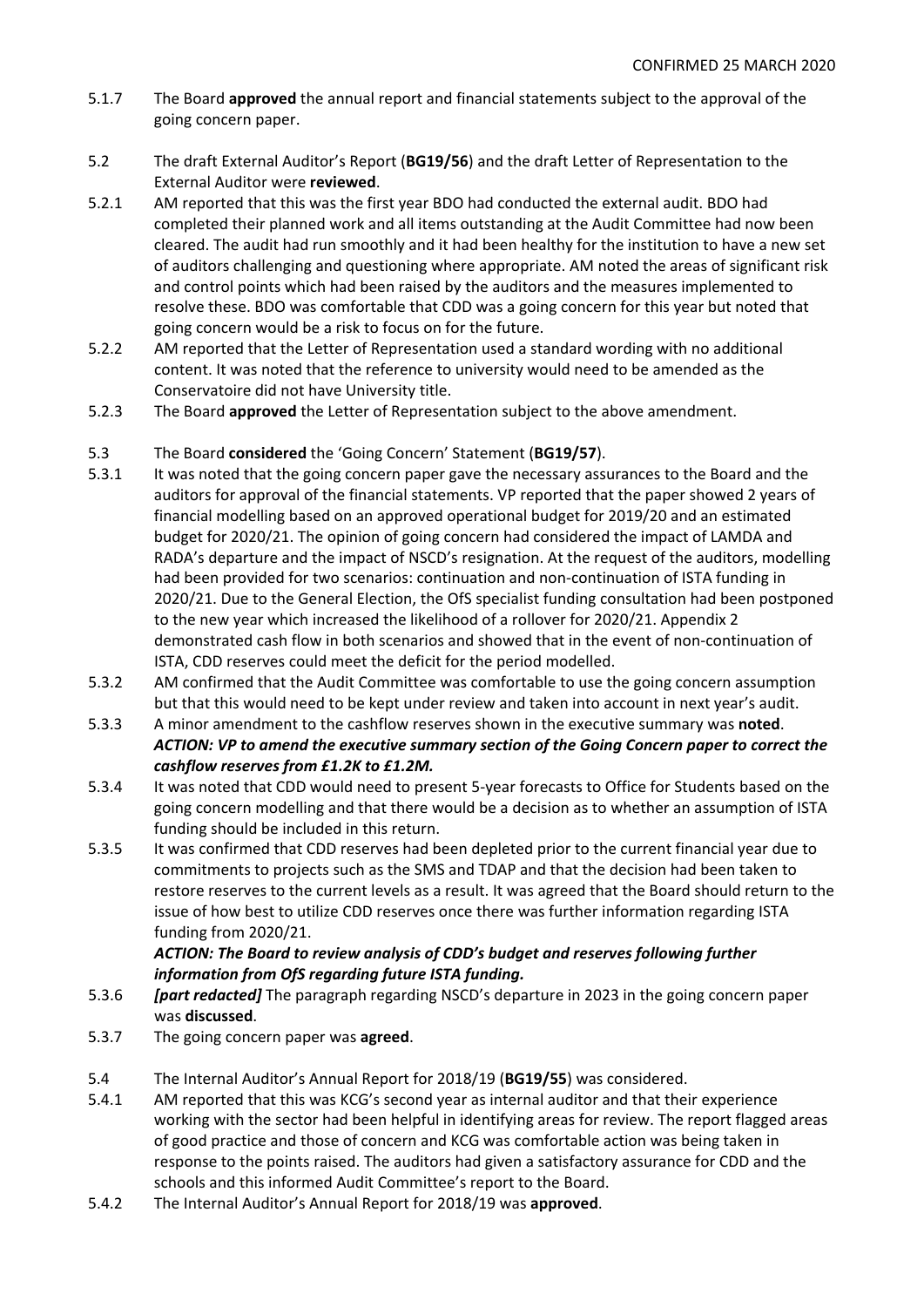- 5.5 The draft annual report from the Audit Committee for 2018/19 (**BG19/58**) was **considered**.
- 5.5.1 AM confirmed that the report was still in draft and the outstanding issues awaiting final confirmation would be resolved ahead of submission to OfS. The Committee's opinion in paragraph 50 was consistent with previous years and confirmed that adequate and effective arrangements had been in place for governance, VfM and data. The single outstanding matter for 2018/19 was the SMS tender and the internal auditors would review this as part of their 2019/20 audit process.
- 5.5.2 The annual report from the Audit Committee was **agreed**.
- 5.6 The minutes of the Audit Committee meeting held on 6 November 2019 (**BG19/59**) were **received** and **accepted**.
- 5.7 The Audit Committee Terms of Reference (**BG19/60**) were **approved**.
- 5.7.1 The Chair confirmed that AM's third term of service would end in November 2020 and thanked AM and members of the Audit Committee for their work on this year's audit cycle. AM noted thanks to VP and her team for the smooth process of this year's audit.

#### 6. **Report of the Finance Committee**

- 6.1 The annual report of the Finance Committee for 2018/19 (**BG19/62**) was **received** and **accepted**.
- 6.1.1 DR noted that there were a number of errors in the report with regards to attendance at committee meetings and these would be updated.
- 6.1.2 MK reported that there had been substantial changes in the membership of Finance Committee with three new independent governors joining the committee this year. MK thanked VP and her team for their excellent work on the audit.
- 6.2 The minutes of the Finance Committee meetings held on 18 September and 30 October 2019 (**BG19/63**) and (**BG19/63a**) were **received** and **accepted** subject to one typographical amendment.
- 6.2.1 MK noted that the SMS project was now a standing item on the agenda.
- 6.3 The Finance Committee Terms of Reference (**BG19/64**) were **approved**.
- 6.3.1 The Chair thanked MK for taking over the role of Chair of Finance Committee and the new members of the committee for taking on this responsibility.

#### **7 Nominations Committee**

- 7.1 A recommendation of the Nominations Committee to appoint a new Chair of Audit Committee (**BG19/65**), Colette Wilson, was **considered**.
- 7.1.1 It was noted that CW would be invited to join the Conservatoire Board initially as an Independent Governor but with a view to taking over as Chair of Audit Committee when AM stepped down in November 2020. It was noted that CW could be in attendance at Audit Committee meetings in the remainder of the 2019/20 academic year.
- 7.1.2 The Board **approved** the appointment of CW as an Independent Governor subject to her acceptance.
- 7.1.3 It was noted that CDD had received two strong applications for the role and that the candidate not appointed had expressed an interest in any future opportunities with the Conservatoire Board.
- 7.2 The minutes of the Nominations Committee meeting held on 30 September (**BG19/66**) were **received** and **accepted**.
- 7.2.1 It was noted that RCl had agreed in May 2019 to serve a third term of service with effect from November 2019.
- 7.2.2 The appointment of RCl to a third term of service was **approved**.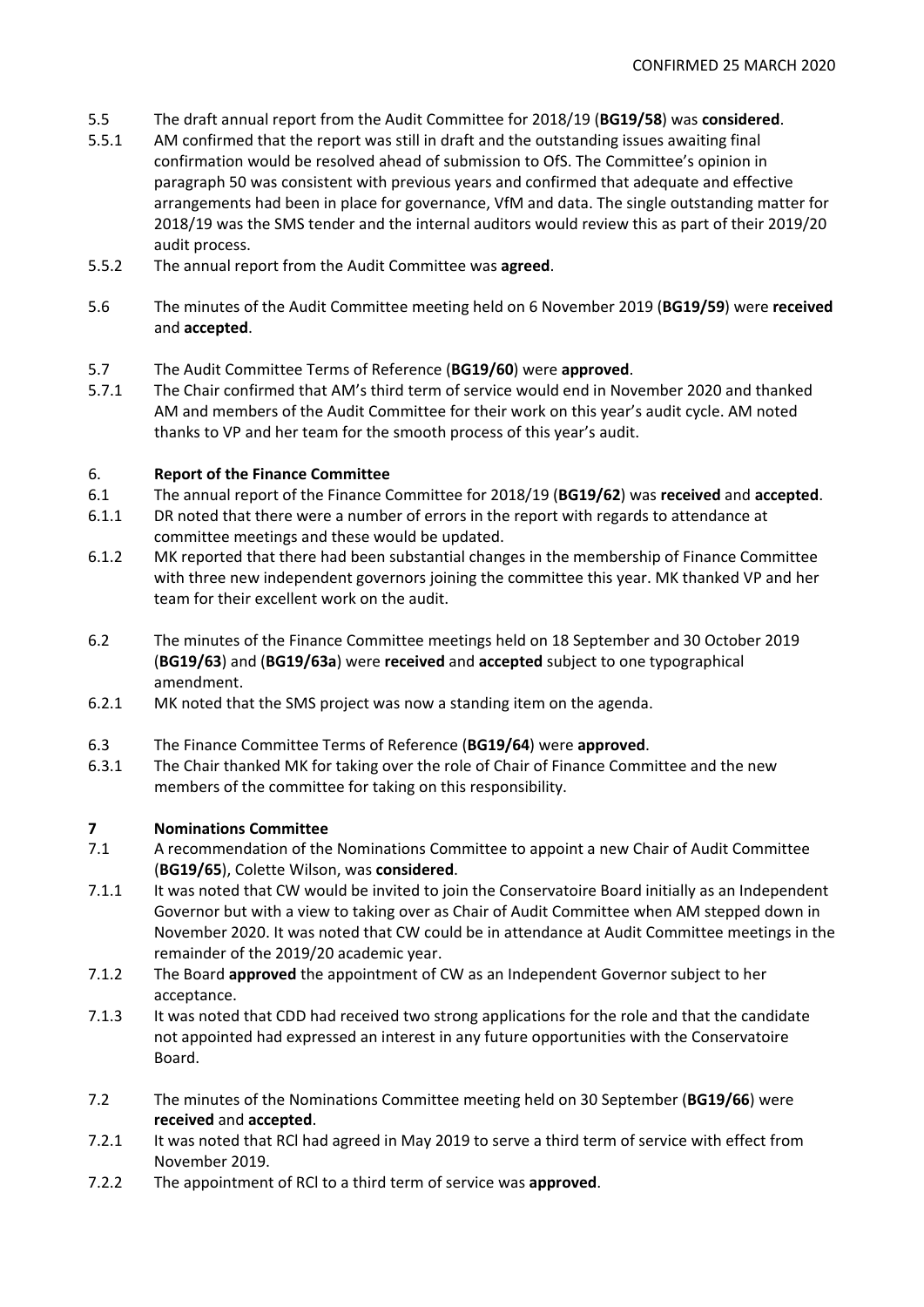7.3 The Nominations Committee Terms of Reference (**BG19/67**) were **approved**.

### **8 Remuneration Committee**

- 8.1 A proposal for the membership of the Remuneration Committee (**BG19/68**) was **taken as read** and **approved**.
- 8.2 The Remuneration Committee Terms of Reference (**BG19/69**) were **approved**.

### **9 Annual Report from Senate to the Board on Quality and Standards**

- 9.1 The annual report on quality standards (**BG19/70**) was **considered**.
- 9.1.1 It was noted that the report informed the Board of the academic health of the Conservatoire as the higher education provider and therefore did not focus on individual school achievements or weaknesses. The report covered the four areas of regular Senate business: regulation and compliance, quality and standards, enhancement, and other business.
- 9.1.2 It was noted that OfS had not required institutions to submit a quality and standard statement in December 2019, which potentially allowed for a more flexible timetable to produce the annual report in future years, in order to incorporate annual programme monitoring. JL would bring a proposal to the next Board meeting to establish how the Board can assure itself of the quality and standards of provision throughout the year.
- 9.1.4 It was noted that the longitudinal Graduate Outcomes survey replacing the Destination of Leavers' of Higher Education survey had the potential to impact upon the Conservatoire's TEF metrics, although benchmarking might offer some mitigation.
- 9.1.5 Initial headlines from the graduate destinations survey were discussed. The survey had been developed with the Careers Research & Advisory Centre and piloted over the summer. It was anticipated that a second iteration of the survey would be repeated in a few years' time. JL congratulated the schools on the high response rate with 753 surveys completed. The research had been undertaken in part to contextualise other success measures, such as the LEO data on graduate earnings, and to articulate effectively what we do to counter these narratives. It was noted that metrics considering impact were likely to give a more accurate picture of the contribute of graduates to their artform.
- 9.1.6 Initial outcomes from the survey indicated high rates of satisfaction and confidence among Conservatoire graduates. It was noted that research of this kind should seek to demonstrate the differences between graduates of Conservatoire schools and those studying the same subject at another institution. It was noted that the transferable skills developed in training such as selfdiscipline and teamwork also made Conservatoire graduates ideal candidates for jobs in other areas, including the management of an independent career, but there was not always an understanding of this in the early stages of working life. JL confirmed that the researchers would produce a full report with more granular analysis, including differences between art forms, which would be considered at the next Senate.
- 9.1.7 The report was **accepted** as an accurate reflection of the academic year. The Chair noted thanks to Senate for its work over the year.
- 9.2 The OfS Annual Accountability Return template (**BG19/71**) was **received** and **considered**.

#### **10. Prevent Annual Monitoring Report**

- 10.1 The annual report on the Prevent Duty which included the Annual Accountability Statement and risk assessment (**BG19/72**) was **considered**.
- 10.1.1 Final updated figures for the OfS submission were **tabled**. No particular issues had been raised. It was noted that providers were now asked to include figures for incidents of welfare and safeguarding. The Conservatoire's figure of 215 was high and increasing and predominantly reflected an increase in mental health issues. JL confirmed that mental health was a high priority on Senate's action plan.
- 10.1.2 The annual report was **approved** for submission to OfS.

# **11. Minutes of the TDAP Sub-Committee**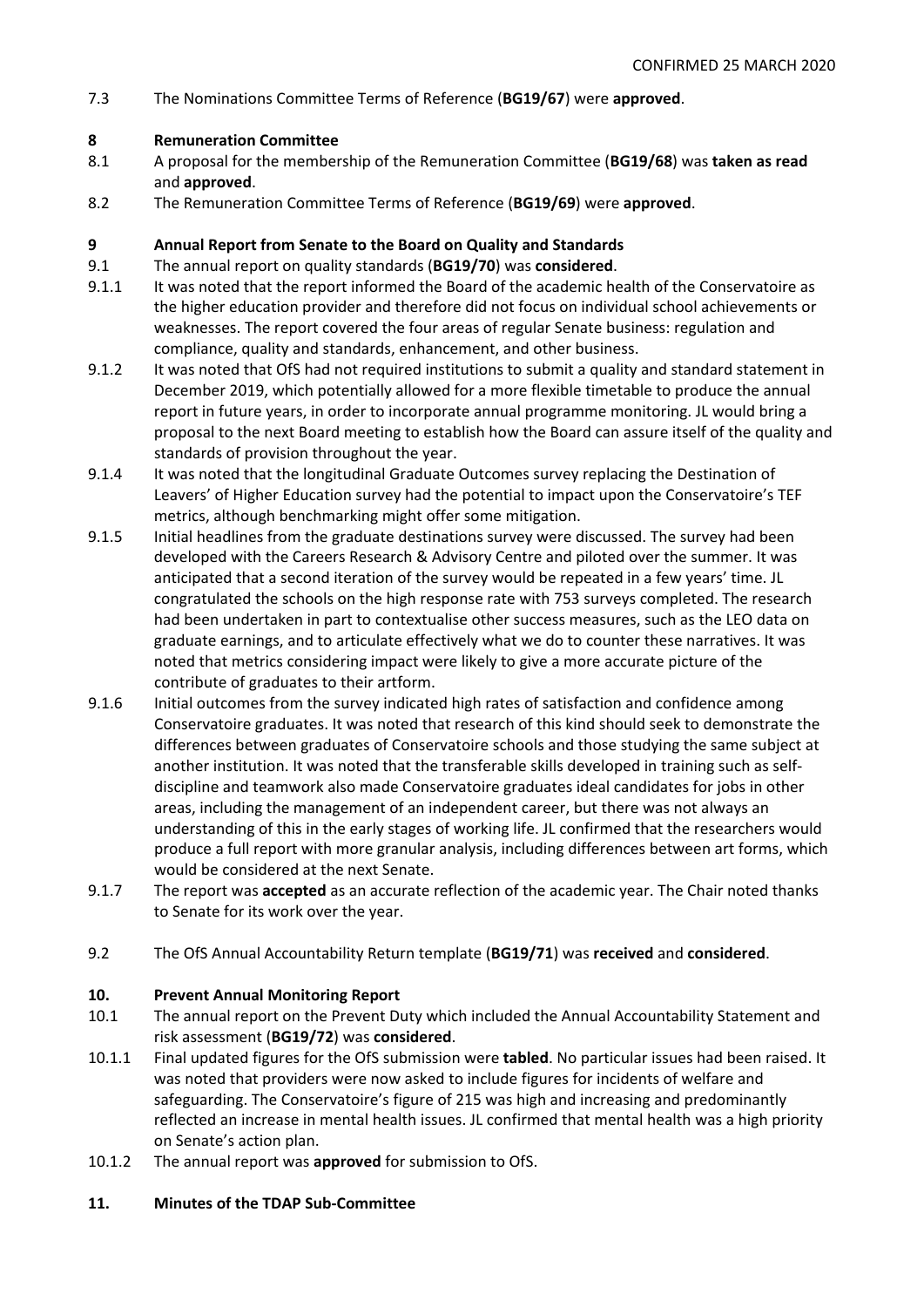- 11.1 The minutes of the TDAP Sub-Committee held on 1 October 2019 (**BG19/73**) were **taken as read**.
- 11.1.2 DH reported that Keith Bartlett was no longer acting as a consultant for TDAP following JL's appointment as Academic Registrar. An application for TDAP remained at the heart of the Conservatoire's Strategic Plan and the ambition was to submit in summer 2020. The committee would continue to move forward with drafting the governance handbook and producing a first draft of the critical self-assessment. The area requiring most work remained governance and management and the Operating and Financial Agreement would need to be completed ahead of submission.
- 11.1.3 JR reported that the TDAP HR report had been prepared. No serious issues had been identified and opportunities for collaboration had been identified. JR acknowledged the cooperation of the schools in helping prepare the report.

# **12 Minutes of Senate**

12.1 The minutes of the Senate meeting held on 2 October 2019 (**BG19/74**) were **taken as read**.

# **13 Statutory and Data Returns**

- 13.1 The report on CDD's statutory and data returns (**BG19/75**) was **taken as read**.
- 13.2 VP reported that there had been a change in the regulatory requirements of the December financial return, including the five-year forecast, and that OfS now required that this return is approved by the Board prior to submission. The return was due on 2 December.
- 13.3 It was noted that NSCD's expected departure date in 2023 would fall within the timescale of the five-year forecast and the projections would need to reflect this. *ACTION: VP to update the five-year forecast for OfS to reflect NSCD's departure in 2023 and circulate to the Board for approval before submission.*

# **14 Office for Students letter**

14.1 The OfS letter reminding HEPs to adhere to OfS deadlines (**BG19/76**) was **noted**.

## **15 Charities Commission Information**

15.1 The letter from the Charities Commission with election information (**BG19/77**) was **noted**.

## **16 Report of the Chief Executive Officer** *[part redacted]*

- 16.1 The report of the CEO on developments at the Conservatoire since the last meeting of the Board (BG19/54) was **noted**.
- 16.1.2 DR noted that this paper had been deferred to the end of the meeting to allow an opportunity to reflect and start the process of considering next steps.
- 16.1.3 DR noted staff changes within the central team and confirmed that ES would be taking on the role of Conservatoire Secretary. DR intended to develop a distinct function for business development work which would incorporate administration of existing income streams such as HEIF and other areas of development to help ensure the financial viability of the organization going forward. DR anticipated that this role would fall within the existing funding envelope for staffing.
- 16.1.4 DR noted that the postponement of the OfS specialist funding review due to the General Election meant that a decision on ISTA funding for 2020/21 was now unlikely before May or June.
- 16.1.5 DR noted that LCDS would be sending comments on the Operating and Financial Agreement; following receipt of these DR would convene a meeting to resolve final outstanding issues. School Finance Directors would be meeting separately to agree a resourcing model which would determine Schedule 9 of the OFA. DR hoped to reach a consensus which would be acceptable to all parties.
- 16.1.6 DR noted the significance of NSCD's resignation and confirmed that he had notified OfS of this event as a reportable matter.
- 16.1.7-9 *[Redacted]*
- 16.1.10 The impact of NSCD's resignation upon TDAP was debated.
- 16.1.11 JS invited CM to comment. CM noted that the whole sector was in a period of transition but that this presented as many opportunities as risks. CDD needed to create a new vision based on its